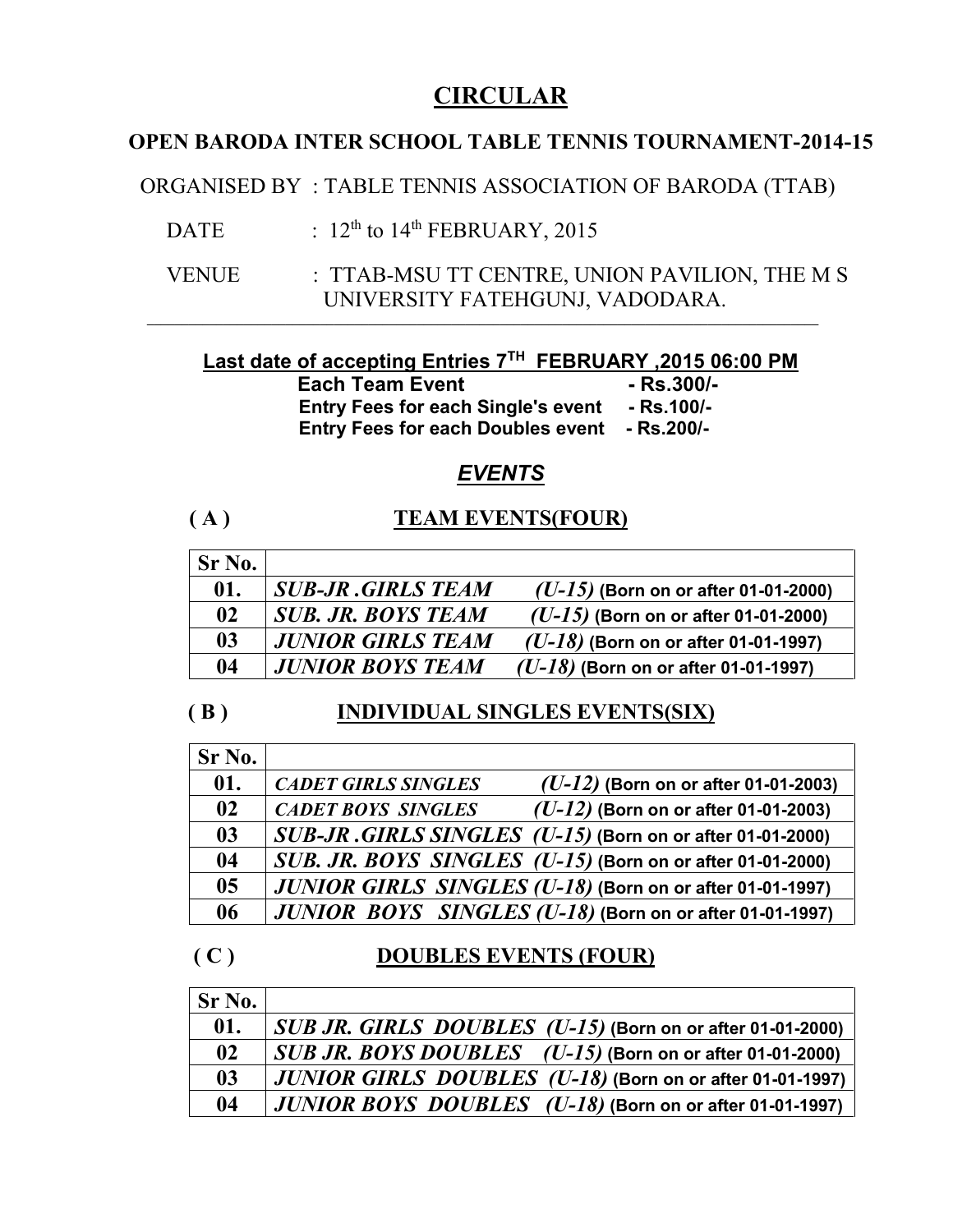# **RULES & REGULATION FOR THE TOURNAMENT**

- 1. TTAB will accept entry only through school for team championships event.
- 2. Any No. of team from each school are allowed to take part in team championships.
- 3. A School can send any number of entries in individual events in each category.
- 4. A team should comprise of minimum 3 players and maximum 4 players.
- 5. Team championships will be played with only singles matches : No Doubles matches will be played in team championship( i.e Three singles and two reverse singles if required).
- **6. Original Birth Certificate (For Juniors, Sub Juniors, and Cadets Event) must be produced, without Birth Certificate players will not be allowed to participate in this tournament.**
- **7. The age of Junior's Boys & Girls must be under 18 (Born on or after 01-01-1997)**
- **8. The age of Sub- Junior's Boys & Girls must be under 15 (Born on or after 01-01-2000)**
- **9. The age of Cadet Boys & Girls must be under 12 (Born on or after 01-01-2003)**
- 10. The Tournament will be played as per the latest rules and regulations for ranking tournament as adopted by TTFI / GSTTA. The decision of the Tournament committee will be final and binding to all players.
- 11. TTFI approved balls will be used in the Tournament.
- 12. Tournament Committee reserves the right to cancel an event as also to change the draw and timing of the matches, if required.
- 13. Ex- Student will not be allowed to take part in this tournament.
- 14. **A. Singles event 11 Point per match, serve alternate every two points. The match will be comprise best of 5 game up to Pre- Quarter Final & from Pre- Quarter Final & onward best of 7 games.**
	- **B. In Doubles event best of five games up to final.**

### **C. In team championships each set best of five games.**

- 15. The Tournament will commence at 14.00 hrs on 12<sup>th</sup> February, 2015 with Sub- Junior Boys & Girls team events followed by Junior Boys & Girls team events.
- 16. **It is mandatory and compulsory for all players to wear uniform and proper sports shoes during practice and matches. The players will not be allowed to participate in the tournament, if this Rule is not observed / followed. (Pl. note we have to preserve synthetic floor & maintain decorum.)**

## **Entries should be forwarded to:**

- **(1) Shri Kalpesh Thakkar**, **(Hon. Secretary TTAB)** 40, Aditya Bungalows, Nr. Keya Motor, Chhani Jakat Naka, Vadodara. 390002 (M) 99980-09022 ®0265-2761415 E-mail:kalpesh.ttab@gmail.com
- **(2) Shri: Jityang Bhatt (Managing Committee Member-TTAB)** 28, Ashok Society No.1 Opp: Lions Hall, Race Course, Vadodara-390007 (M) 9725013731 E-mail:jit7965@yahoo.com
- (3)**Shri Vikash Prajapati (Asst. Director Phy.Edu. Deptt-MSU**) Room No-10, Union Pavilion, The M S University, (Time: 3:30 to 5:30 pm), Vadodara.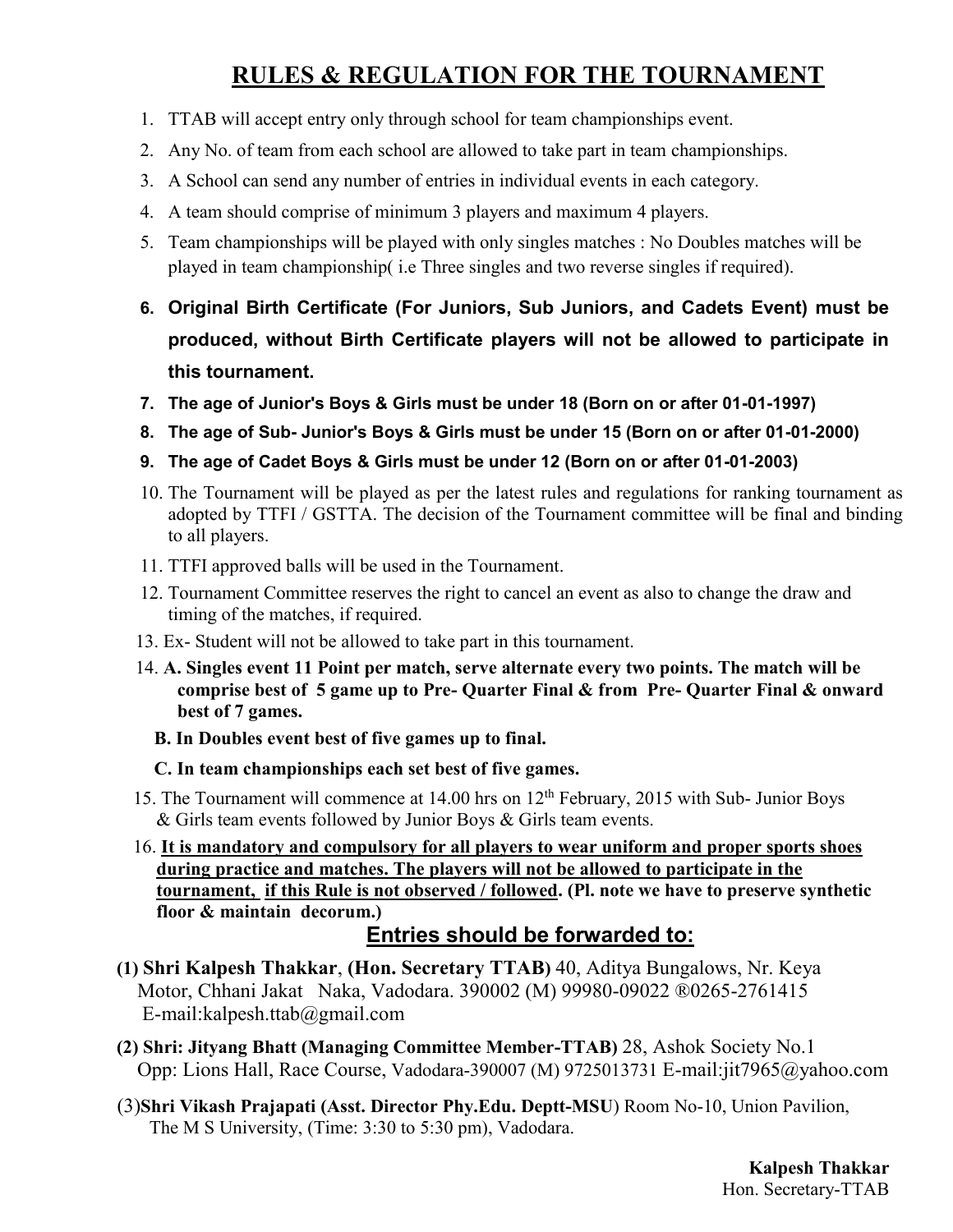# **ENTRY FORM**

## **OPEN BARODA INTER SCHOOL TABLE TENNIS TOURNAMENT-2014-15**

| ORGANISED BY | : TABLE TENNIS ASSOCIATION OF BARODA (TTAB)                                      |
|--------------|----------------------------------------------------------------------------------|
| <b>DATE</b>  | : $12^{\text{th}}$ to $14^{\text{th}}$ FEBRUARY, 2015                            |
| <b>VENUE</b> | : TTAB-MSU TT CENTRE, UNION PAVILION, THE M S UNIVERSITY<br>FATEHGUNJ, VADODARA. |

Dear Sir,

We are pleased to send the following entries from our school -------------------------------------------

--------------------------------------------------------------------------------------------------------------------------- to participate in open Baroda Inter School Table Tennis tournament.

### **A Team Events: FOUR**

| Category                                 | Name of Participant | Date of Birth | <b>Entry Fees</b>    |  |
|------------------------------------------|---------------------|---------------|----------------------|--|
| Sub. Jr. Girls                           | 1.                  |               |                      |  |
| $U-15$                                   | $\overline{2}$ .    |               |                      |  |
|                                          | 3.                  |               |                      |  |
|                                          | $\overline{4}$      |               |                      |  |
| Sub. Jr. Boys                            | 1.                  |               | $\ddot{\phantom{a}}$ |  |
| $U-15$                                   | 2.                  |               |                      |  |
|                                          | $\overline{3}$ .    |               |                      |  |
|                                          | $\overline{4}$      |               |                      |  |
| Junior Girls                             | 1.                  |               |                      |  |
| $U-18$                                   | 2.                  |               |                      |  |
|                                          | $\overline{3}$ .    |               |                      |  |
|                                          | $\overline{4}$      |               |                      |  |
| Junior Boys                              | 1.                  |               |                      |  |
| $U-18$                                   | $\overline{2}$ .    |               |                      |  |
|                                          | $\overline{3}$ .    |               |                      |  |
|                                          | $\overline{4}$      |               |                      |  |
| <b>B. Individual Singles Events: SIX</b> |                     |               |                      |  |
| Category                                 | Name of Participant | Date of Birth | <b>Entry Fees</b>    |  |
| Cadet Boys                               | 1.                  |               |                      |  |
| $(U-12)$                                 | $\overline{2}$ .    |               |                      |  |
|                                          | 3.                  |               |                      |  |
|                                          | $\overline{4}$      |               |                      |  |
| Cadet Boys                               | 1.                  |               |                      |  |
| $(U-12)$                                 | 2.                  |               |                      |  |
|                                          | $\overline{3}$ .    |               |                      |  |
|                                          | $\overline{4}$      |               |                      |  |
|                                          |                     |               |                      |  |